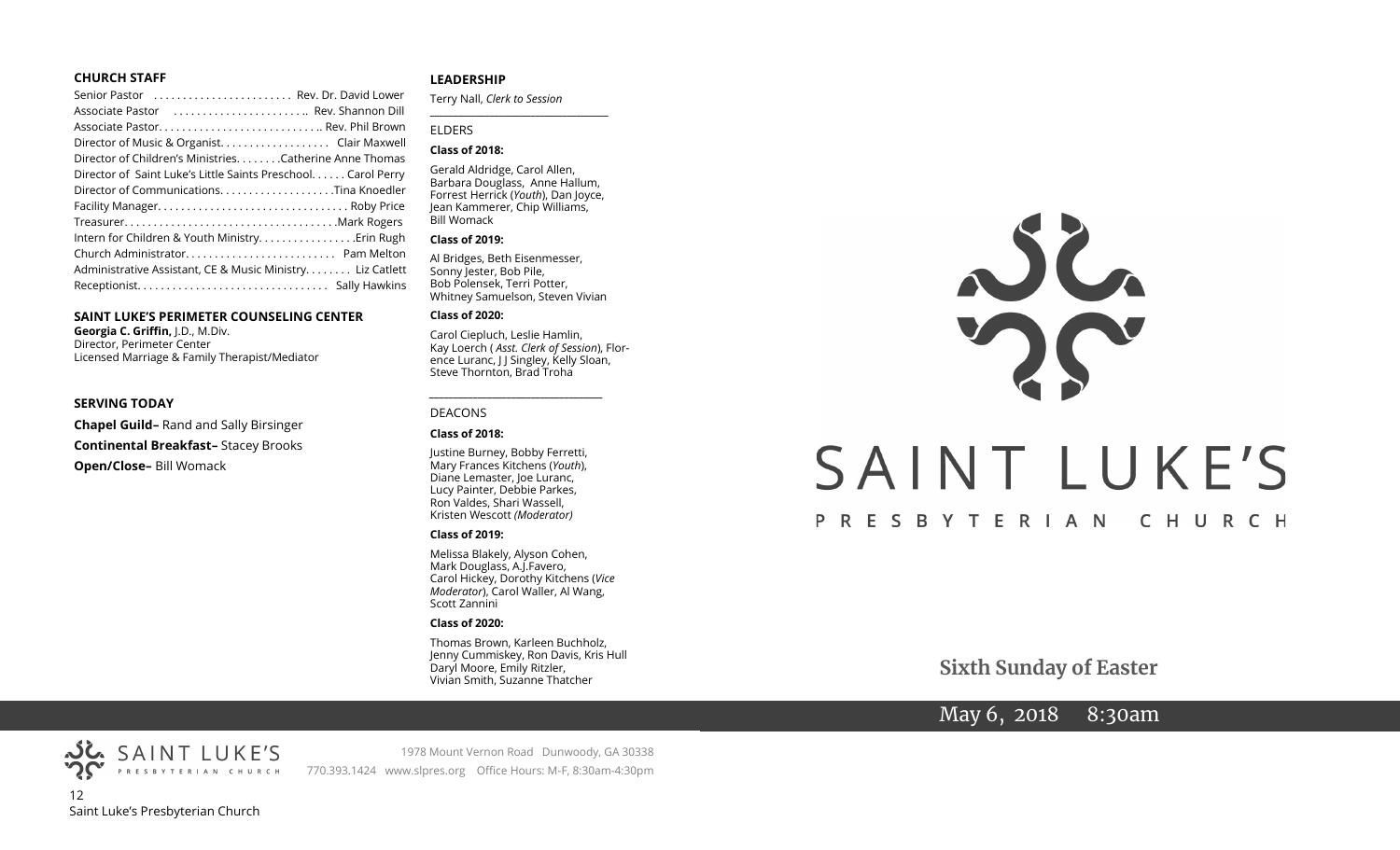

1978 Mount Vernon Road • Dunwoody, Georgia 30338 770.393.1424 • www.slpres.org

#### **May 6, 2018**  Sixth Sunday of Easter

#### **Liturgical Color:** White

*Liturgical colors can orient us to the season of the church year and help to engage the sense of sight in worship. White is used for special seasons in the redemptive work of Jesus Christ, such as Easter.* 

#### **SUNDAY SCHEDULE**

8:30am Chapel Communion Service 9:30am Sunday School 10:30am Sanctuary Worship Service *Nursery available at all services and Sunday School.* 

### MISSION

Responding to God's call and empowered by the Holy Spirit, we invite all to join us in knowing, serving, and sharing Jesus Christ here and around the world.

### VISION

To be a beacon of faith, hope, and love– every member an active disciple in Christ's ministry.

#### **WELCOME, GUESTS!**  We are delighted you are worshipping with us.

**DURING** the Welcome, please print the requested information on the Friendship Pad and pass the Friendship Pad down the pew.

**AFTER** the worship service, please join us outside the Chapel where our Pastors will be available to answer questions and provide you with a loaf of freshly-baked bread.

**FOR MORE** information about our programs, ministries or membership, please contact one of our Pastors at 770.393.1424, or visit our website: slpres.org.

#### **THAT ALL MAY WORSHIP** thisted **ASSISTIVE** hearing devices, large print... hymnals, large print bulletins and back cushions are available. Please contact an  $\mathbf{\Omega}$ usher for further assistance.

**CHILDREN** are a precious part of our church family, and we welcome them in worship. Worship notebooks and tactile activities are available on the table just outside the Chapel doors. For your convenience, there is a Family Restroom located in the administrative office's hallway, on the first floor, near the main lobby.

**HABITAT 2018** — 90% Complete! That is an approximation of the status of Lisa's house as of the close of the day on Saturday, April 28, DEDICATION DAY! There was much celebrating on this magnificent day with words of appreciation, delicious food and much joy in the hearts of all present!

On behalf of Saint Luke's Habitat Leadership Team (Val DeFriece, Ted Guerrant, Diane Markel, Tom McIntosh, Daryl Moore, Bill Womack, Ellen Womack) thank you to all of you who have participated in making this amazing, life-transforming mission happen. This thank you goes to those of you who were able to make it to the site, and to those members and friends who were supporting the effort in the background - providing breakfast, getting young adults to the site, putting thoughts and prayers out there as a way of being with Lisa, Alexandria and all the individuals working on the house in spirit. For sure this has been a journey of JOY, LOVE and HOPE, for all involved, from the ground up!

#### **CALLING ALL SAINT LUKE'S WOMEN!** You are all invited to the Presbyterian Women's Annual Spring Gathering on Monday, May 14, starting at 6pm for fellowship and punch in the lobby, followed by a potluck dinner and church service in the Chapel, led by our guest speaker, Reverend Betsy Turner. ALL are welcome, and it's a fun and casual event! Please register on the sign-up poster in the lobby. For questions, contact either Fern Mitropoulos: [tmitropoulos@comcast.net](mailto:tmitropoulos@comcast.net) or Sandra Dubois: sandradubois@bellsouth.net. Hope to see you there!

**GREEN TEAM ANNOUNCES** — Aluminum can collection beginning May 13. Bring your aluminum cans (rinse them out, please) to help raise funds for Green Team initiatives. The blue recycle containers will be at the main church entrances for you to drop off your cans.

#### **IOH VOLUNTEERS NEEDED** — Interfaith Outreach Home (IOH) provides transitional housing for homeless families. On the third Thursday of each month, when the adults have life skills training, Saint Luke's provides and delivers a meal which feeds about 10 adults and 15 children. Meal expenses are reimbursable by Saint Luke's. Volunteers are needed for the following Thursday: May 17. Please sign up in the lobby or contact Al Bridges at [bridgtr@aol.com](mailto:bridgtr@aol.com) or 770.394.6581.

#### **SUMMER CAMPS, SAINT LUKE'S LITTLE SAINTS PRESCHOOL & KINDERGARTEN**

Choose from two fun-filled weeks!

- May 29 June 1: SLLS County Fair Days
- $\bullet$  June 4 June 7: Things with Wings

Camp is \$165 and is open to kids who turned 2 by September 2, 2017 through rising 1st graders. Lots of fun from 9am – 1pm! Check online for reservation forms or stop by the Preschool Lobby.

**THORNWELL** — Join us lune 7-9 for the Thornwell Mission Trip. This trip is perfect for any age. Thornwell Children's Home is located in Clinton, SC. Thornwell's foster care program, residential program, and family and educational support programs offer homes to at-risk children that are safe and loving, hope for a brighter future, and wholeness and healing. Email Christine Crutchfield with any questions, gafrog01@hotmail.com.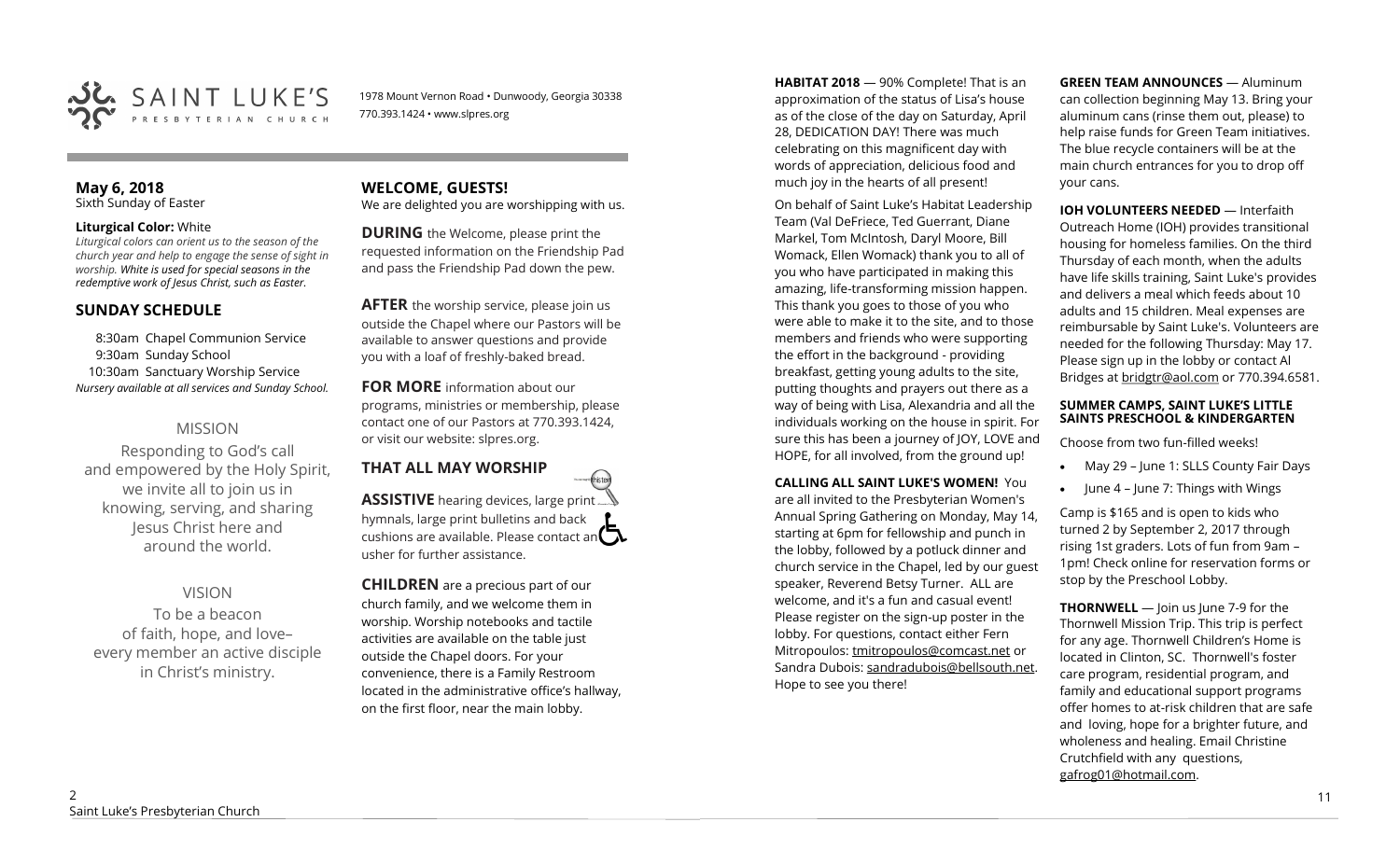# YOUTH MINISTRY

**Phil Brown philbrown@slpres.org / 770.393.1424 ext. 238**  \_\_\_\_\_\_\_\_\_\_\_\_\_\_\_\_\_\_\_\_\_\_\_\_\_\_\_\_\_\_\_\_\_\_\_\_\_\_\_\_\_\_\_\_\_\_\_\_\_\_\_\_\_\_\_\_\_\_\_\_\_\_\_\_\_\_\_\_\_\_\_\_\_\_\_\_\_\_\_\_\_\_\_\_\_\_\_

#### **HERE'S WHAT'S COMING UP IN YOUTH MINISTRY:**

#### **SUNDAY, MAY 6**

Sunday school in youth room at 9:30am.

First Annual Youth Field day- Families (siblings too) are invited to a great afternoon of field games and a cook out, hosted by the Youth Leadership Council. Location Mount Vernon School, time 4pm- 7pm. Pack a picnic for you and your family, bring blankets/lawn chairs.

#### **SUMMER TRIPS**

Thank you for your continued interest in summer trips, Please register ASAP! Dates and information can be found on the Saint Luke's website. There is still lots of room on all the trips.

## MUSIC MINISTRY

**Clair Maxwell clairmaxwell@slpres.org / 770.393.1424 ext. 227**   $\_$  ,  $\_$  ,  $\_$  ,  $\_$  ,  $\_$  ,  $\_$  ,  $\_$  ,  $\_$  ,  $\_$  ,  $\_$  ,  $\_$  ,  $\_$  ,  $\_$  ,  $\_$  ,  $\_$  ,  $\_$  ,  $\_$  ,  $\_$  ,  $\_$ 

#### **CHOIR REHEARSALS ON WEDNESDAYS**

5:00-5:45pm Cherub Choir, Ages 4-5, *Yvonne Miller, Director \** 5:00-5:45pm Westminster Choir, Grades 1-5, *Clair Maxwell, Director \**  6:30-7:20pm Festival Ringers, Youth & Adults, *Clair Maxwell, Director*  7:30-9:00pm Chancel Choir, Youth & Adults, *Clair Maxwell, Director* 

**\*** *These have ended for the season and will resume in the fall.*

#### **SUMMER MUSIC**

Musicians are needed for our summer services at both 8:30 and 10:30 worship. Dates this year are June 3 – August 12. Soloists, instrumentalists and small groups are welcome. Contact Clair about Sundays when you could share your gifts.

#### **In Preparation for Worship**

"Above all the grace and the gifts that Christ gives to his beloved is that of overcoming self." *- Francis of Assisi*

**Prelude** Pastorale

#### **Welcome and Announcements**

*If you are new to Saint Luke's today, welcome, we are so glad you are here! We have a gift of fresh bread we would love to give to you as a token of our gratitude. Please introduce yourself after worship to receive your welcome gift.*

*Please take the time now to fill out the Friendship Pads situated at the end of each pew. Write down your names and pass the pad down the pew, so that you may greet your pew neighbors by name and that we may know you are here.*

### **Call to Worship\***

Leader: Alleluia! Christ is risen. **People: He is risen indeed. Alleluia!**

**Opening Hymn #366\*** Love Divine, All Loves Excelling

#### **Call to Confession\***

Leader: The Lord be with you. **People: And also with you.** Leader: Let us pray.

#### **Prayer of Confession\***

**Gracious God,** 

**you have brought us through the night of sin into the light of Christ's resurrection. Yet our lives still dwell in the shadows of what we have done, and what we have left undone.** 

**We have not loved you with our whole heart,** 

**and we have ignored the needs of our neighbors.**

**Forgive us, renew us in your grace,** 

**and restore us to righteous living as you have shown in Christ. Hear now the silent prayers on our hearts...***(Silence is kept for personal reflection.)*

Leader: Lord, in your mercy. **People: Hear our prayer. Amen.**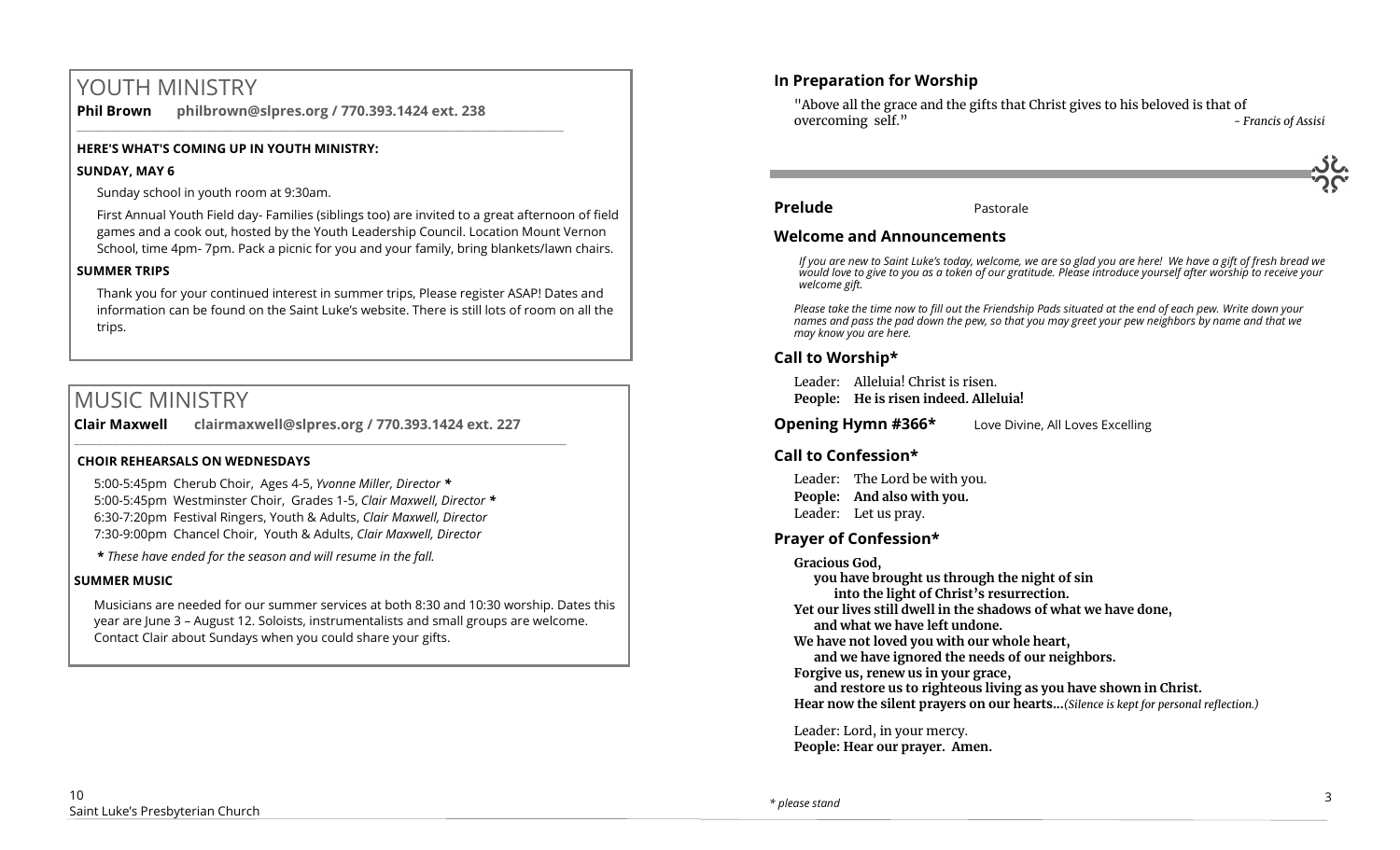#### **Assurance of Forgiveness\***

#### **Song of Praise #238\*** Thine Is the Glory

**Thine is the glory, risen, conquering Son; endless is the victory thou o'er death hast won!**

#### **Passing the Peace of Christ\***

Leader: May the peace of Christ be with you. **People: And also with you.** 

#### **Prayer for Illumination**

#### **Scripture Lesson** Philippians 1:1-8a, *page 196 of the New Testament*

Leader: The Word of the Lord. **People: Thanks be to God.**

Affirmation of Faith<sup>\*</sup> Nicene Creed

**Tell Us Our Story Catherine Anne Thomas** 

*Children are always welcome to stay in worship. If preferred, parents may take their child(ren) to the nursery.*

**Sermon** The *Partners* in Ministry" The David Lower

#### **We believe in one God, the Father, the Almighty, maker of heaven and earth of all that is, seen and unseen. We believe in one Lord, Jesus Christ, the only Son of God, eternally begotten of the Father, God from God, Light from Light, true God from true God, begotten, not made, of one Being with the Father; through him all things were made. For us and for our salvation he came down from heaven, was incarnate of the Holy Spirit and the Virgin Mary and became truly human. For our sake he was crucified under Pontius Pilate; he suffered death and was buried.**

# S P L A S H ! CHILDREN'S MINISTRIES

**Catherine Anne Thomas cathomas@slpres.org / 770.393.1424 ext. 228** 

#### **SHIPWRECKED!**

Shipwrecked VBS registration is live! Get ready for an adventure to an uncharted "island" experience where kids are anchored in the truth that Jesus helps them in many ways to weather life's storms. Here are the links for registration.

**\_\_\_\_\_\_\_\_\_\_\_\_\_\_\_\_\_\_\_\_\_\_\_\_\_\_\_\_\_\_\_\_\_\_\_\_\_\_\_\_\_\_\_\_\_\_\_\_\_\_\_\_\_\_\_\_\_\_\_\_\_\_\_\_\_\_\_\_\_\_\_\_\_\_\_\_\_\_\_\_\_\_\_\_\_\_\_\_\_\_\_\_\_\_\_\_\_\_\_\_\_\_\_\_\_\_** 

3's through 3rd Grade: https://tinyurl.com/slpcvbs2018-1 4th and 5th Grade: https://tinyurl.com/slpcvbs2018-2

#### **UPDATE: VBS VOLUNTEERS (A.K.A. CREW MEMBERS)**

Over 75 adults and youth have already signed up to help us lead VBS in some way. For our ship to float (and wreck) we still need about 25 more deck hands. Specifically, we need four leaders for our 3's class (they're almost all 4 and potty trained!), a Kindergarten leader, a 1<sup>st</sup> grade leader, two 2<sup>nd</sup> grade leaders, and two 3<sup>rd</sup> grade leaders...plus a few youth spots for preschool art. Thanks for helping us bring the assurance of God's love and presence to so many children in our community this summer!

Adult "Crew Members": https://tinyurl.com/slpcvolvbs2018 Youth "Crew Members": https://tinyurl.com/slpcyouthvbs2018

#### **HELP FEED OUR "SHIPWRECKED" CASTAWAYS!**

Saint Luke's members and friends are invited to stop by our special palm tree in the main lobby to pick a "palm leaf" labeled with a specific snack ingredient and quantity we need to help feed our VBS kids. Take one or several! Then, initial in our "ship's snack log" what you have taken/will deliver by the date listed. Your contribution will go a long way to see that our students get a delicious and creative snack to reinforce the Bible stories.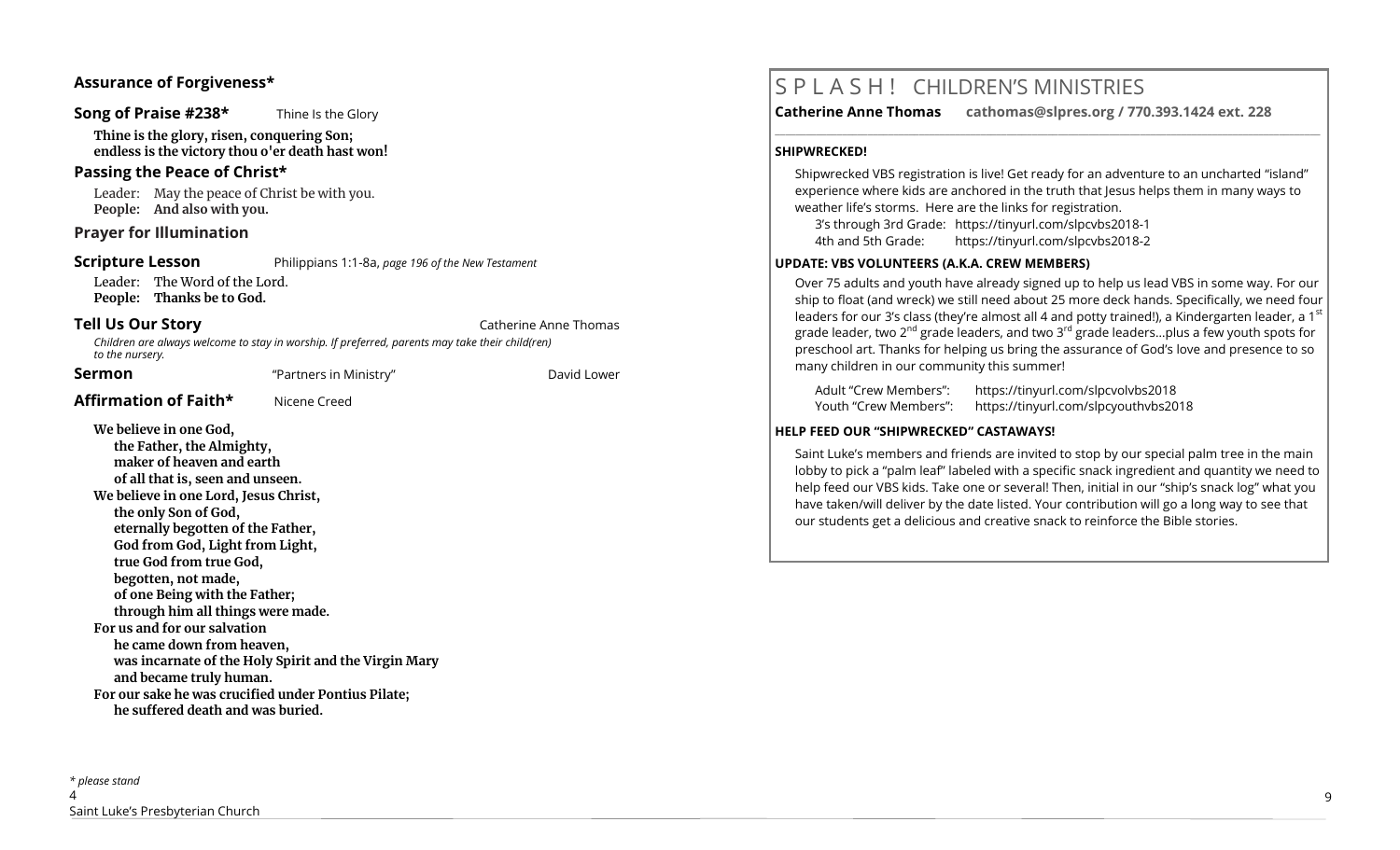# ADULT MINISTRY

**Shannon Dill shannondill@slpres.org / 770.393.1424 ext. 229** 

#### **ADULT SUNDAY SCHOOL**

Individual classes have begun. Please see the website for a full description of each class. (http://slpres.org/program-ministries/adult-ministry/sunday-school)

 $\_$  ,  $\_$  ,  $\_$  ,  $\_$  ,  $\_$  ,  $\_$  ,  $\_$  ,  $\_$  ,  $\_$  ,  $\_$  ,  $\_$  ,  $\_$  ,  $\_$  ,  $\_$  ,  $\_$  ,  $\_$  ,  $\_$  ,  $\_$  ,  $\_$ 

Faith Foundations: Room 232 House to House: Room 203 Seasons of the Spirit: Room 231/233 Soul Food: Room 234/236

#### **FRIDAY MORNING MEN'S BIBLE STUDY**

Fellowship and Bible study every Friday from 6:40am-8am in the Parlor with Dan Joyce.

#### **BIBLE STUDY: "WAYFARERS"**

Come join David, Shannon or Phil as this week's preacher leads a study of the scripture for the upcoming Sunday's worship. Meet on Wednesdays at 10am in the church library.

#### **NEW MEMBER CLASSES**

Our next classes and welcome of new members in April/May, started Sunday, April 29 and will run for three consecutive Sundays. We will meet in the Session Room #109 at 9:30am. New members will be welcomed on Sunday, May 20 by the Session and the congregation. Please contact David Lower at davidlower@slpres.org with any questions.

#### **"LOVE DOES" WOMEN'S GROUP**

The group will meet on Thursday, May 10, 7:30pm, at the home of Shannon Dill. Please contact Shannon with any questions. shannondill@slpres.org.

#### **FAITH AND PARENTING, MAY MEETING**

Please plan on gathering Sunday, May 20 at 5:15pm at the home of David and Amanda Lower. In early May, look for email details about dinner plans and topic for the meeting. Questions? Please contact David Lower at davidlower@slpres.org.

### **TAVERN TALKS**

Our next gathering will be Monday, May 21 at the Dunwoody Tavern at 8pm. Please join us and bring a friend! Contact David Lower with questions, davidlower@slpres.org.

**On the third day he rose again in accordance with the Scriptures; he ascended into heaven and is seated at the right hand of the Father. He will come again in glory to judge the living and the dead, and his kingdom will have no end. We believe in the Holy Spirit, the Lord, the giver of life, who proceeds from the Father and the Son, who with the Father and the Son is worshiped and glorified, who has spoken through the prophets. We believe in one holy catholic and apostolic church. We acknowledge one baptism for the forgiveness of sins. We look for the resurrection of the dead, and the life of the world to come. Amen.** 

## **Offering Invitation**

*Giving is a tangible sign of worship. If you give electronically, there is a blue, laminated, electronic giving card in the pew rack to place in the offering plate as it is passed.*

**Offertory** Elevation

**Song of Thanksgiving #232\*** Jesus Christ Is Risen Today

**Sing we to our God above, Alleluia! Praise eternal as God's love, Alleluia! Praise our God, ye heavenly host, Alleluia! Father, Son, and Holy Ghost. Alleluia!**

## **Holy Communion**

*Communion will be served by intinction (dipping the bread into the cup). Everyone is invited to participate in the sacrament. The cup holds grape juice, not wine, during this service. A server with glutenfree wafers will be standing directly in front of the communion table for those who prefer this option. If you would prefer to be served where you are sitting, please raise your hand.*